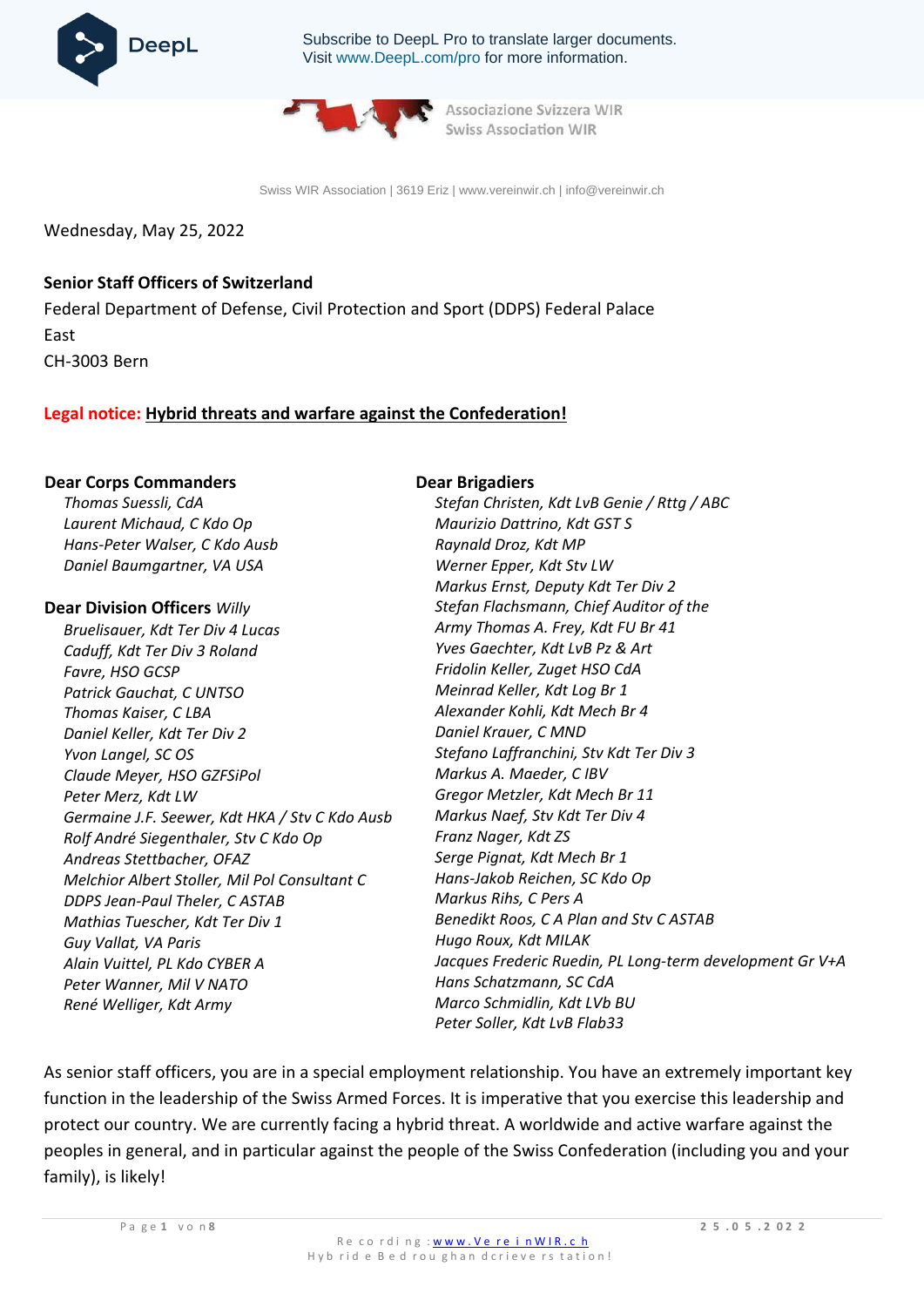

The hybrid threat comes from the following organizations:

- The non-legitimate influence of the New World Government (**NWO**) through the modern communist and Marxist United Nations (**UN**) (*Agenda 2030*).
- The Bank for International Settlements (**BIS**) (*the going direct reset*)
- World Health Organization (**WHO**; Pandemic Treaty) and, most importantly, by the World Economic Forum (**WEF)** (*Great Reset*).

This **de-stabilization phase was** driven **by the** Covid 19 narrative and was planned long before 2020. It has now been gradually implemented in recent years. The **current de-construction phase** is led by the NWO and has reached another critical stage with the start of the war on February 24, 2022 and the sanctions against Russia.

# **NWO Agenda Analyse**

# Kontrolle über alles - Finanzen, Wahrnehmung und Anordnung



The asymmetric threats and hybrid warfare by the NGOs not elected by the people and G3P (The Global Public-Private Partnership), violate our sovereignty and freedom. Furthermore, they describe a flexible hybrid of overt and covertly applied, regular and irregular, symmetrical and asymmetrical, military and non-military means of conflict with the purpose of blurring the threshold between the states of war and peace established by international law.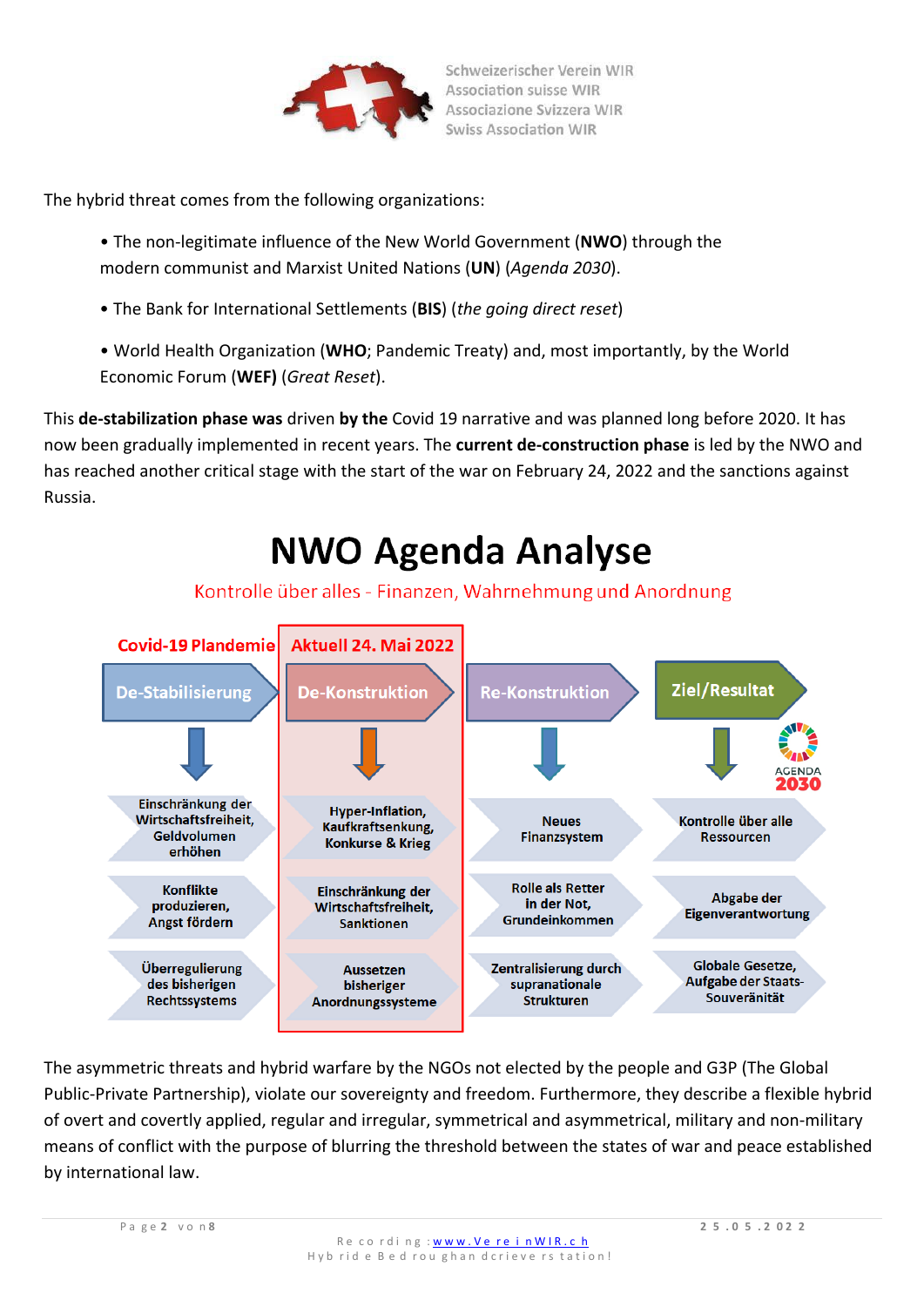

The goal of the aggressors (NWO) is to harm sovereign countries not only by de-stabilizing & de-constructing them, but to destabilize their peoples politically, economically and socially.

Public discourse no longer takes place because politics spreads disinformation, makes one-sided propaganda and influences science in its favor. The open and democratic forms of society offer several attack surfaces for this and are thus easily vulnerable.

The dangerous thing about this warfare is the NWO's cover-up tactics. This is controlled via global information control:

- **• Active censorship, by the media bought and controlled by big business.**
- **• Indoctrination of the population and politicians**
- **• Targeted and adapted propaganda with deceptive tactics by professional PR agencies**
- **• Targeted disinformation to ensure unilateral information sovereignty.**

Debates with independent scientists, politicians and alternative media hardly take place anymore censorship of open and free expression of opinion prevails and is reminiscent of the darkest eras of Europe in the last century. Segregation and denunciation of genuine experts and enlightening journalists is taking place.

Many activities take place digitally: From the targeted control of political discussions to multiple censorship in social networks to journalistic manipulation. This is also the biggest difference between traditional and hybrid warfare: With the help of the Internet, especially social media, and the deliberate use of "influencers," aggressors such as the WHO and the pharmaceutical industry can stir up panic. This form of warfare is new, and is part of the [Electronic Warfare \(EW\)](https://www.vtg.admin.ch/de/organisation/kdo-ausb/lvb-fu/ekf-schule-64.html) for which the Swiss Army has even developed a new recruit school together with the Intelligence Network.

Perhaps you, as a senior staff officer in the Swiss Armed Forces - or those around you - have also fallen victim to such mechanisms and methods.

In the coming days or weeks, WHO member states will vote on the following U.S. government request:

**In the future, the Director-General of the WHO should be able to declare a binding health emergency directly in individual countries and thus trigger pandemic measures. Switzerland and 46 other countries support the motion, which severely damages the sovereignty of the 193 member states.**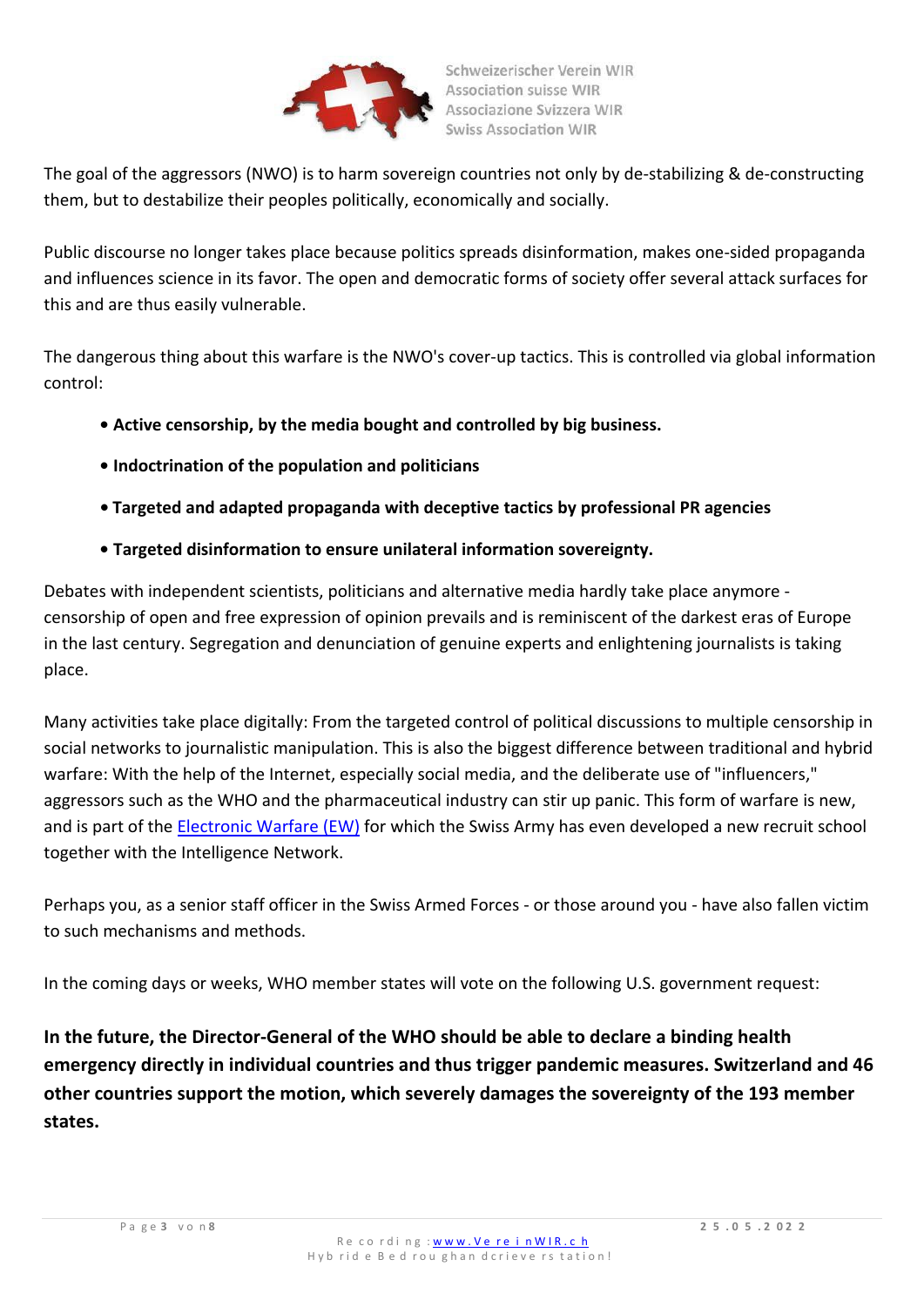

Thus, the sovereignty of the countries would be transferred to a supranational body, which is largely financed and influenced by the pharmaceutical industry and the Bill & Melinda Gates Foundation.

The [proposed amendments](https://apps.who.int/gb/ebwha/pdf_files/WHA75/A75_18-en.pdf) authorize the Director-General of WHO, at his discretion, to declare health emergencies in any country, unilaterally and against the opposition of the affected country.

If this plan is adopted, in the event of the next fake pandemic (link between a microorganism as a pathogen and an infectious disease not confirmed by [Koch's postulates\)](https://www.google.com/url?sa=t&rct=j&q&esrc=s&source=web&cd&ved=2ahUKEwjlhr3B9vr3AhVu8rsIHRy-Dl8QFnoECAsQAQ&url=http%3A%2F%2Fwww.vetvir.uzh.ch%2Fdam%2Fjcr%3A929f5992-4fd9-497d-8329-afa1e650c079%2F40_KochPostulate.pdf&usg=AOvVaw05DGDxEEDsA7w7djean4pZ), WHO would have the authority to authorize lockdowns, quarantines, lockdowns, forced vaccinations, and digital vaccination passports [\(Vaccination Status](https://apps.who.int/iris/handle/10665/343361)  [& Certificates,](https://apps.who.int/iris/handle/10665/343361) etc.).

We should also bear in mind that these organizations enjoy full immunity in our fatherland, and their members can therefore neither be tried nor convicted if they commit crimes. So technocrats not elected by our people will paradoxically have far more power than those that citizens grant to their representatives through their democratic election. That is an absolute "no go" and must be fought absolutely with all means!!!

Considering the fact that the obvious abandonment of state sovereignty is considered treason under the laws of our nation, and the parliament is not allowed to make laws against the interests of the nation, let alone against the natural freedoms and fundamental rights of the citizens they represent or are allowed to violate: I think that it will not have escaped anyone's notice that this attempt by the UN and WHO to usurp a power that actually belongs to the individual nations is aimed at preventing any kind of resistance to the **"Agenda 2030".** We must be aware that components of the 2030 Agenda include the weakening of the health care system, the optimization and reduction of medical and hospital services, the complete privatization of the health care industry, and the medical as well as psychoneuroimmunological weakening of our innate immune system through vaccines and gene therapies.

**The psycho-P(l)andemy** COVID-19 has clearly shown the subjugation and enslavement of the people, the weakening of the political system, the incapacitation of the 4th state power (media), the undermining of the judiciary, the weakening of the entire medical industry and the decomposition of the national military by alternative organizations. All centrally controlled in lockstep by a few functionaries of supranational organizations! The disastrous side effects of the experimental mRNA serum (gene therapy) are only now being recognized, while many rightly expect those responsible for these decisions to be held accountable in an independent court.

It therefore seems absurd, to say the least, that the WHO, and thus the NWO, should now be given a binding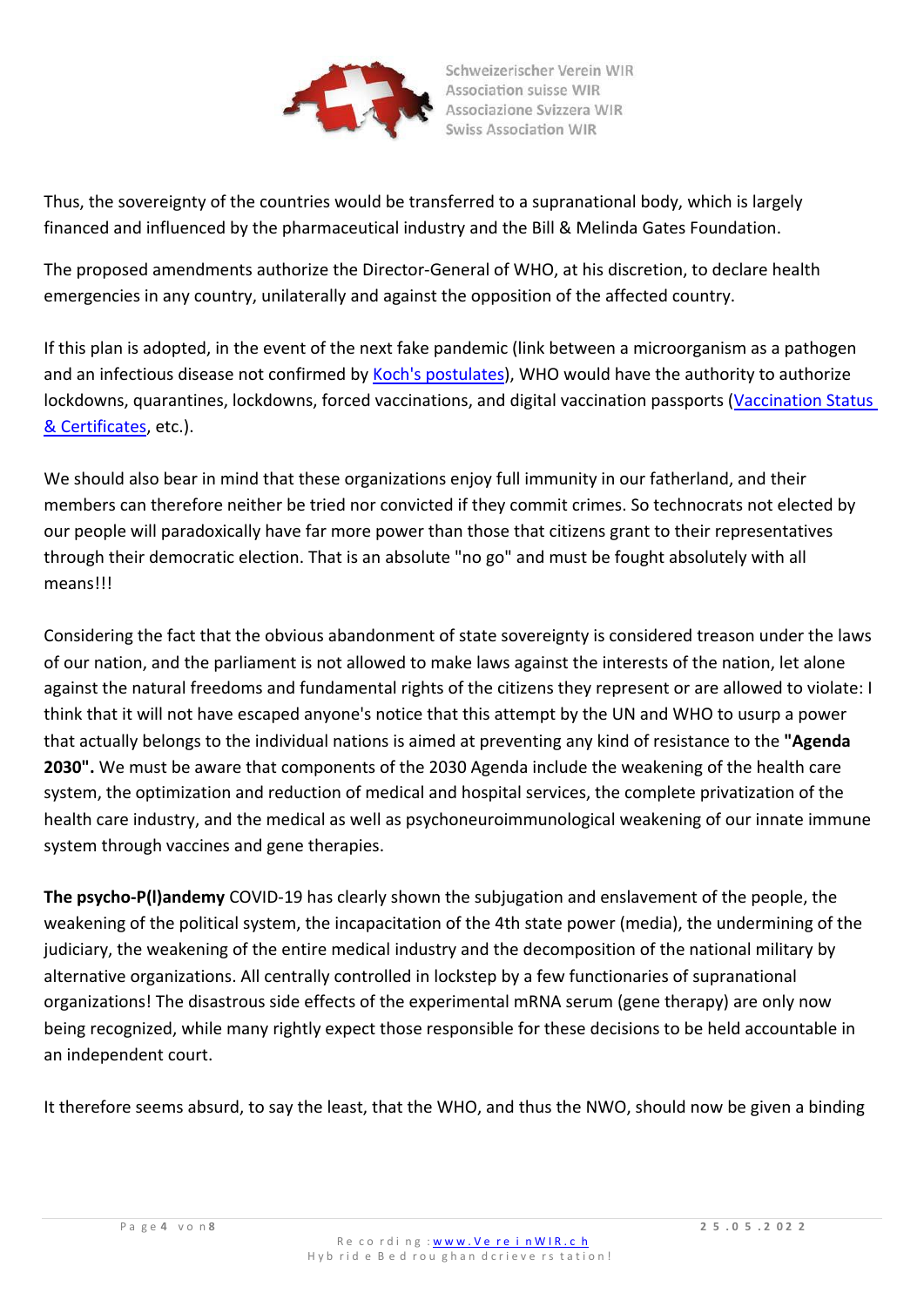

decision-making power, when it was in the management and control of the recent p(l)andemic emergency and vaccination campaign that the greatest damage was done in terms of deaths and permanent damage to health. Aside from the impunity these supranational organizations enjoy thanks to the immunity and biased reporting of the mainstream media for the crimes it commits, the WHO also has complete freedom of choice on how to respond to the coming emergencies, which are obviously being planned by the pharmaceutical lobby. The exclusion of health workers and courageous experts who invoke the Hippocratic Oath threatens to become the norm in order to eliminate any dissenting voice.

We therefore express our full support to all citizens - especially scientists, doctors and lawyers - who denounce this threat to the national sovereignty of the affiliated nations and demand that the past events and the consequences that the decisions of the WHO have for the health of the world's population be uncompromisingly clarified. The relevant authorities and agencies cannot help but admit: **["We have no proof](https://telegra.ph/Schriftlich-best%C3%A4tigt---TEIL-4---Forscher-k%C3%B6nnen-keinen-Nachweis-f%C3%BCr-ein-krankmachendes-Virus-erbringen-04-05)  [of the existence of a disease-causing SARS-CoV-2 virus, nor do we have any documentation on control](https://telegra.ph/Schriftlich-best%C3%A4tigt---TEIL-4---Forscher-k%C3%B6nnen-keinen-Nachweis-f%C3%BCr-ein-krankmachendes-Virus-erbringen-04-05)  [experiments. We have not approved or actively prevented meaningful therapeutic protocols."](https://telegra.ph/Schriftlich-best%C3%A4tigt---TEIL-4---Forscher-k%C3%B6nnen-keinen-Nachweis-f%C3%BCr-ein-krankmachendes-Virus-erbringen-04-05)**

We call on all leaders to speak out and reject the ratification of this treaty as it is contrary to the common good and aimed at carrying out the global coup that the UN, WHO and WEF have been planning for years under the names "Agenda 2030" and "Great Reset".

Global, standardized health governance **without proof and evidence,** is one of the fundamental elements of the New World Order, as has been made clear by authoritative experts who are not compromised with the system. As such, it must be rejected and actively opposed. The logic of control, profit and mass pathologization must be replaced by a public health policy whose ultimate goal is the health of citizens, their freedom and the protection of their (fundamental) rights.

The present conspiratorial silence of our executive, legislative and judiciary in Switzerland, after their hasty declarations at the beginning of the P(l)andemie and their shameful supports of Big Pharma, will be attributed to the condemnation of the Swiss national government, which has made itself an accomplice to a crime against God, liberties and people. Never in history has the Swiss Confederation prostituted itself for secular power in such a servile and pathetic manner. Let us pray that some of you, higher staff officers of Switzerland, will finally find the courage to distance yourselves from NWO "collaborators" and their lines, in order to open the eyes of the good people who have been deceived so far.

**We expect you to actively stand up for the preservation of our neutrality and for federal independence.**  Each and every one of you can start doing so immediately. A first step of our Swiss Armed Forces is to become active now in order to immediately stop the threatening governance by the UN and WHO. Their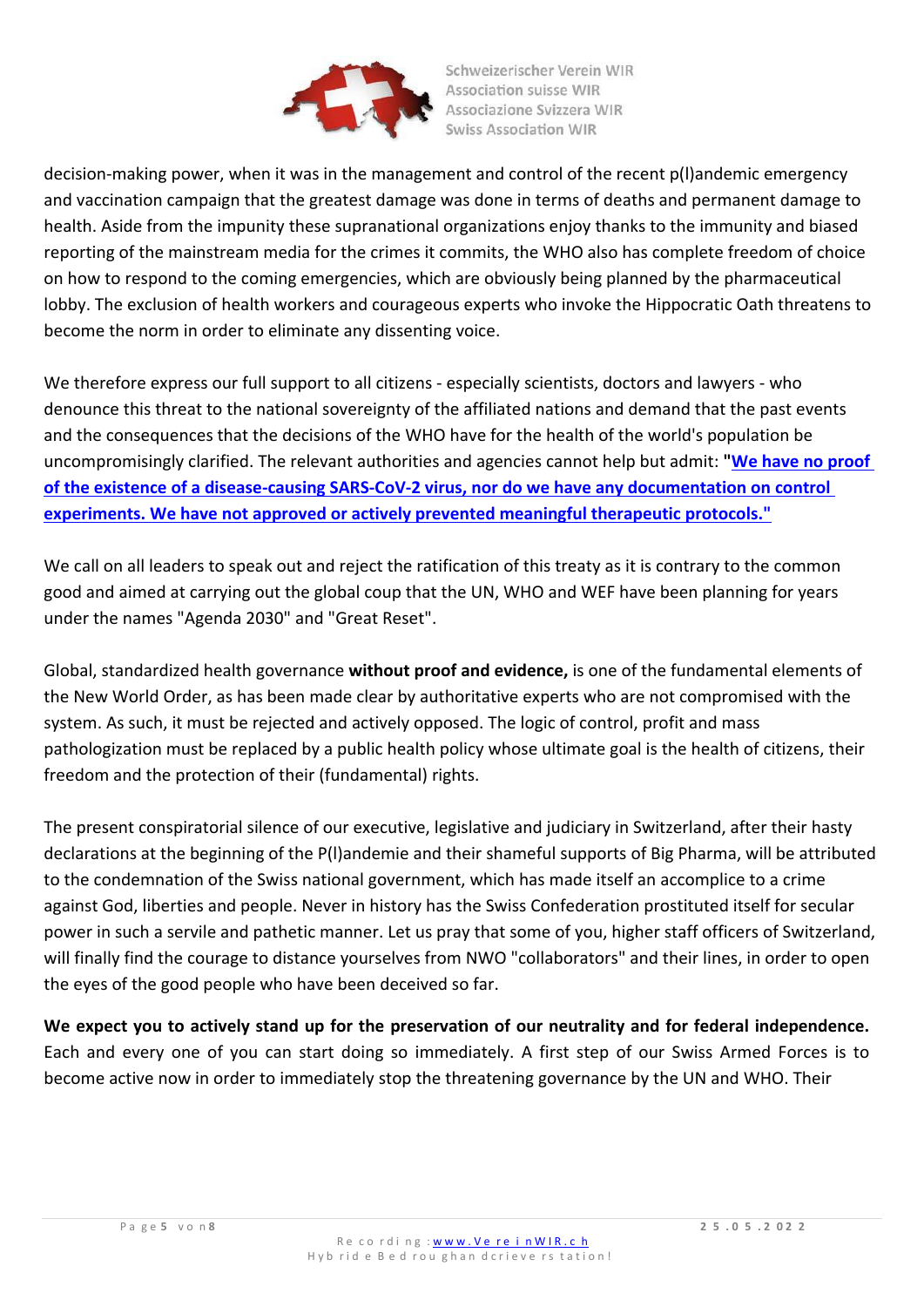

Buildings and properties would absolutely have to be seized and independent investigations launched. The national and international conspirators as well as the potential perpetrators must be taken into custody, as is preferred for fraud, money laundering and hybrid war criminals. This would give us Confederates a good chance to stop the "P(l)andemie Contract" and "Great Reset" still in time and without great and further damage.

For the 75th World Health Assembly on May 22, 2022 in Geneva, as a place of dialogue and host to the immunity of the responsible war leaders BIS, NGOs, UN, WHO, Big Pharma and WEF, we expect the public, vocal expression of your outrage at these inhumane events. **This is what you are in office for.** Currently, an active threat against our Confederation is in full swing, and so far none of you has noticed that these events are happening right now. You now have to stand up for the interests of the people - us the people. In every respect. No more and no less. You are being paid very well for this service with our tax money.

# *"Notice to agent is notice to principal - notice to principal is notice to agent."*

[Art. 265 1.](https://www.swissrights.ch/gesetz/Artikel-265-StGB-2019-DE.php) crimes or offenses against the state / high treason

[Art. 266 1.](https://www.swissrights.ch/gesetz/Artikel-266-StGB-2020-DE.php) crimes or offenses against the state / attacks on the independence of the Confederation

[Art. 271 1.](https://www.swissrights.ch/gesetz/Artikel-271-StGB-2019-DE.php) felony or misdemeanor against the state / prohibited acts for a foreign state

For your self-study: [The neutrality of Switzerland](https://www.eda.admin.ch/content/dam/eda/de/documents/publications/SchweizerischeAussenpolitik/neutralitaet-schweiz_DE.pdf) DFA Publication date: 03.03.2022

Letter-1 State Government (Mar. 9, 2022): [Legal notice: covert control of the countries by the WHO](https://www.vereinwir.ch/rechtlicher-hinweis-and-die-schweizer-landesregierung-verdeckte-steuerung-der-laender-durch-die-who/)

Letter-2 State Government (04/18/2022): [Legal Notice: Act accordingly and NOW!](https://www.vereinwir.ch/rechtliche-hinweise-an-die-schweizer-landesregierung-handeln-sie-entsprechend-und-jetzt/)

## **Call:**

You as higher staff officers have the **duty and task** [\(BV\)](https://fedlex.data.admin.ch/filestore/fedlex.data.admin.ch/eli/cc/1/1_1_1/19990207/de/pdf-a/fedlex-data-admin-ch-eli-cc-1-1_1_1-19990207-de-pdf-a.pdf) to stand up for the long-term welfare of the people and the state and to protect against internal as well as external dangers, but above all against the current threat and warfare against the Swiss Confederation! This is also a question of conscience and honor!

Act accordingly and act NOW! We expect the defense case for our country!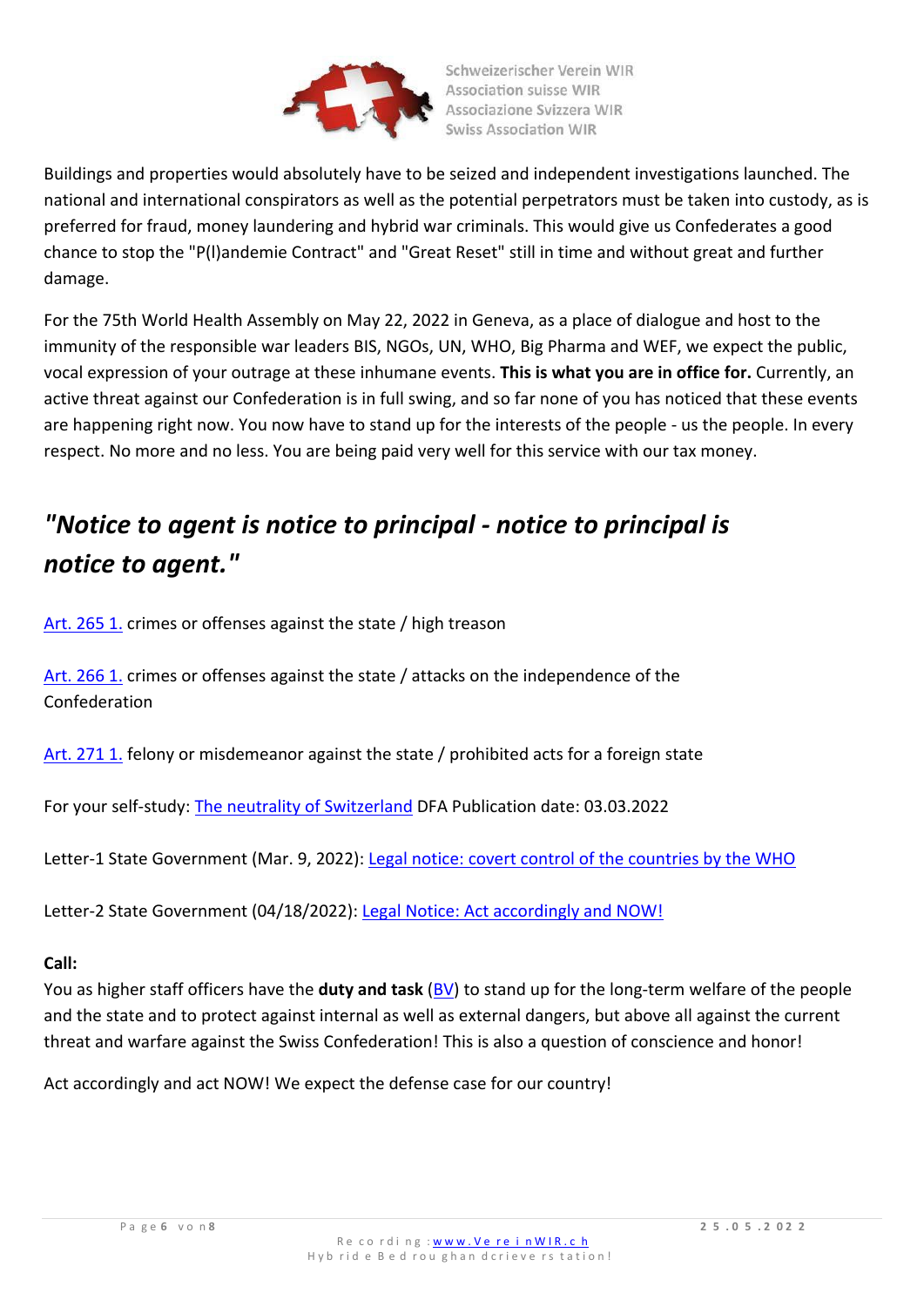

## **Some personal notes:**

- Don't we want to make a viable liberal future possible for our descendants and our children's children? Civic duty!
- How much truth is there in what I say? Research is duty! See lecture May 9 <https://youtu.be/mVkPMTMMasc> (timestamp 7:48)
- You do not believe? Knowledge is mandatory! Read the book "The Great Upheaval / Klaus Schwab"?
- What did you learn about threat and protection in officer leadership courses? Remember. Even the people as well as the soldiers were equipped with this basic knowledge decades ago. (Cf. as of 1958:

[https://www.vtg.admin.ch/de/armee.detail.news.html/vtg](https://www.vtg.admin.ch/de/armee.detail.news.html/vtg-internet/verwaltung/2020/20-10/20-10-09-soldatenbuch.html)[internet/administration/2020/20-10-09-soldiers-book.html.](https://www.vtg.admin.ch/de/armee.detail.news.html/vtg-internet/verwaltung/2020/20-10/20-10-09-soldatenbuch.html) from 1969: [https://www.bar.admin.ch/bar/de/home/service](https://www.bar.admin.ch/bar/de/home/service-publikationen/publikationen/geschichte-aktuell/geistige-landesverteidigung-im-kalten-krieg--das--zivilverteidig.html)[publikationen/publikationen/geschichte-](https://www.bar.admin.ch/bar/de/home/service-publikationen/publikationen/geschichte-aktuell/geistige-landesverteidigung-im-kalten-krieg--das--zivilverteidig.html) [current/intellectual-civil-defense-in-the-cold-war--the-](https://www.bar.admin.ch/bar/de/home/service-publikationen/publikationen/geschichte-aktuell/geistige-landesverteidigung-im-kalten-krieg--das--zivilverteidig.html) [civil-defense.html\)](https://www.bar.admin.ch/bar/de/home/service-publikationen/publikationen/geschichte-aktuell/geistige-landesverteidigung-im-kalten-krieg--das--zivilverteidig.html)



# **NWO Strategie Analyse**